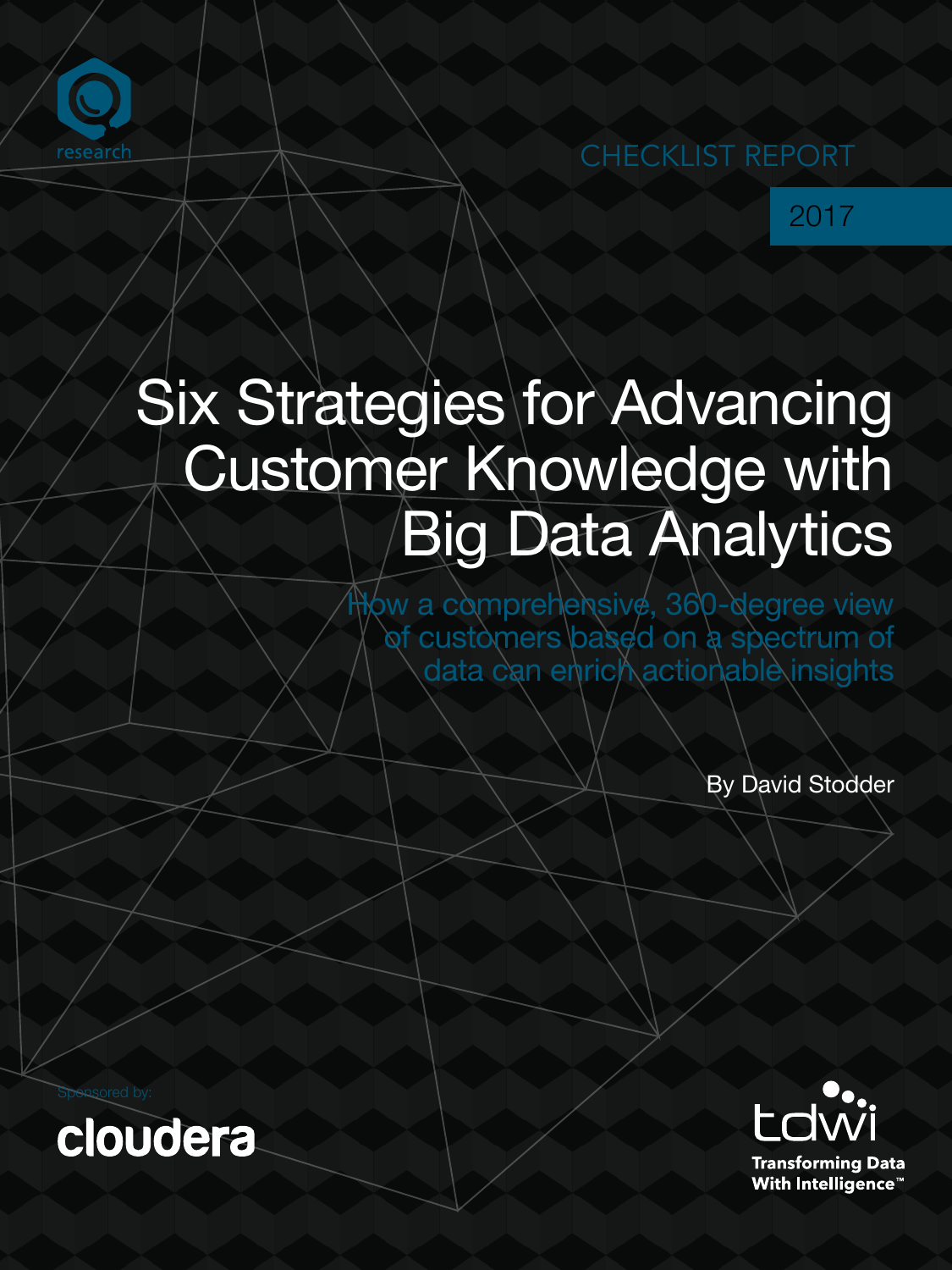#### OCTOBER 2017

### TDWI CHECKLIST REPORT

# Six Strategies for Advancing Customer Knowledge with Big Data Analytics

How a comprehensive, 360-degree view of customers based on a spectrum of data can enrich actionable insights

## By David Stodder



### **Transforming Data With Intelligence™**

555 S. Renton Village Place, Ste. 700 Renton, WA 98057-3295

T 425.277.9126

F 425.687.2842

E info@tdwi.org

tdwi.org

#### TABLE OF CONTENTS

#### 2 [FOREWORD](#page-2-0)

#### 3 NUMBER ONE

[Bring data together to gain more complete views](#page-3-0)  of customers

#### 4 NUMBER TWO

[Utilize technologies that enable fast, agile user interac](#page-4-0)tion with big data

#### 5 NUMBER THREE

[Use big data analytics to learn about the customer](#page-5-0)  journey

#### 6 NUMBER FOUR

[Apply customer knowledge to personalize marketing](#page-6-0)  and interaction

#### 7 NUMBER FIVE

[Improve customer experiences across channels using](#page-7-0)  big data analytics

#### 8 NUMBER SIX

[Govern customer data to ensure security and respect](#page-8-0)  for privacy

- 9 [A FINAL WORD](#page-9-0)
- 9 [ABOUT OUR SPONSOR](#page-9-0)
- 10 [ABOUT THE AUTHOR](#page-10-0)
- 10 [ABOUT TDWI RESEARCH](#page-10-0)

#### 10 [ABOUT TDWI CHECKLIST REPORTS](#page-10-0)

<sup>© 2017</sup> by TDWI, a division of 1105 Media, Inc. All rights reserved. Reproductions in whole or in part are prohibited except by written permission. Email requests or feedback to info@tdwi.org.

Product and company names mentioned herein may be trademarks and/or registered trademarks of their respective companies. Inclusion of a vendor, product, or service in TDWI research does not constitute an endorsement by TDWI or its management. Sponsorship of a publication should not be construed as an endorsement of the sponsor organization or validation of its claims.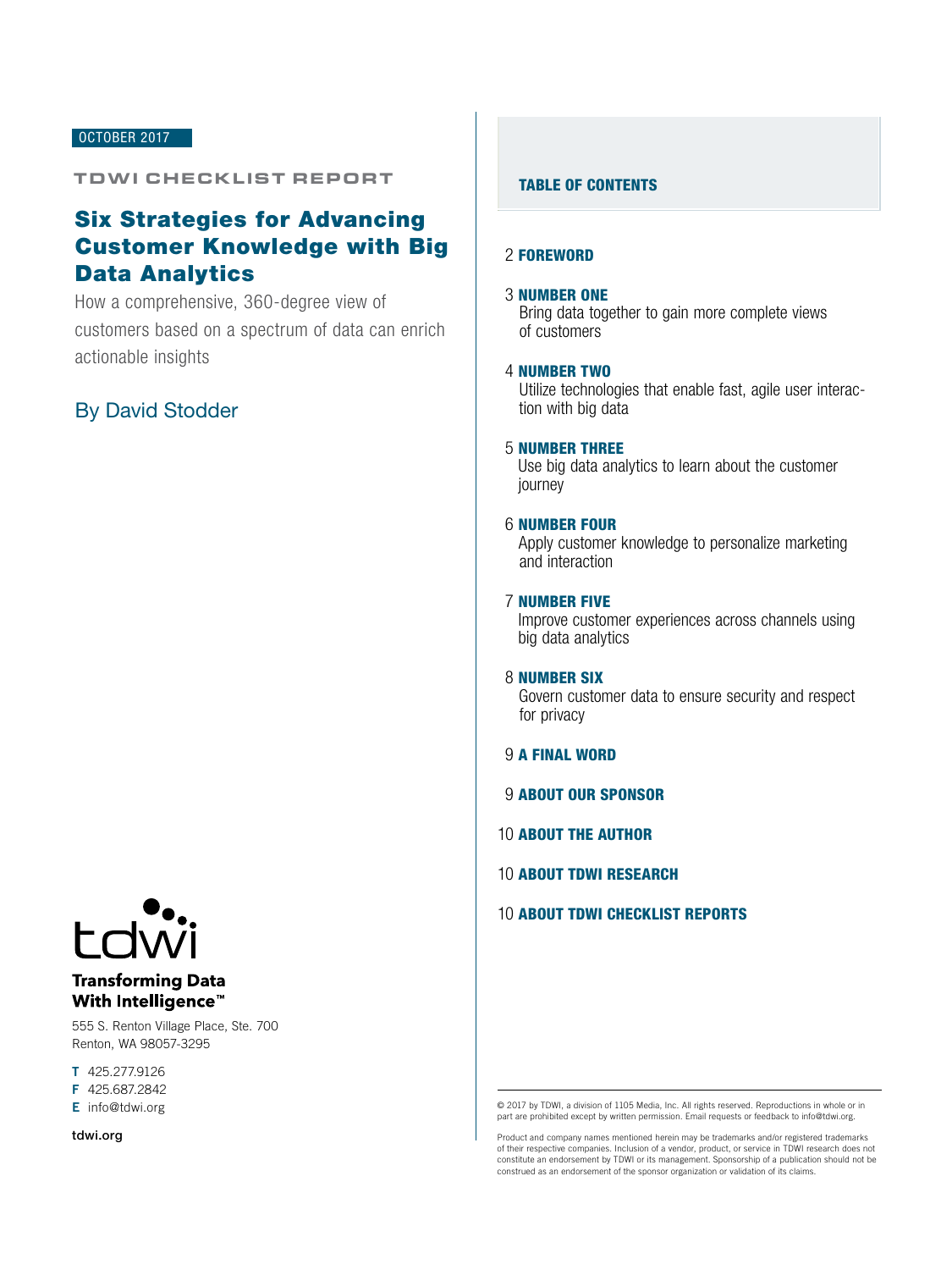#### <span id="page-2-0"></span>**FOREWORD**

It is a competitive advantage to know more about your customers and to apply this knowledge to marketing, sales, support, and the development of products and services. Though some organizations previously had experience with statistics and data mining on a limited scale, the advent of big data and the expansion of data science, predictive analytics, and artificial intelligence capabilities (such as machine learning) have transformed the way organizations think about how to gain knowledge about customers and apply it to key initiatives.

No longer limited to just a few sources of transactional data and customer relationship management (CRM) records, organizations today can analyze behavioral data trails left by customers as they move through multiple channels, including social media. In addition, more customers today are using mobile devices to research and shop for products; organizations need to include geolocation data and information generated by customers' use of mobile applications as part of their big data view.

By gathering together the assortment of big data available to them and applying advanced analytics and data science techniques, organizations can gain a detailed, contextual understanding of customers' paths to purchase, what types of marketing strategies are most effective, and how customers influence—and are influenced by—other customers. Increasingly, organizations can implement visualization tools supported by broadly accepted, open source–based data management technologies to enable not just trained analysts and data scientists but business users to interact directly with big data.

Whether aided by data scientists or on their own, business users can apply analytic insights to improve the efficiency and effectiveness of marketing campaigns and enhance customer satisfaction across channels. A more complete big data analytics perspective can lift organizations above siloed perspectives to see a single, 360-degree customer view. This more complete perspective can be the basis for holistic, omnichannel customer marketing and engagement strategies that are superior to disparate strategies based on siloed views.

This TDWI Checklist focuses on six strategies for advancing customer knowledge with big data analytics. It begins with the allimportant first step: gaining as close to a complete, 360-degree view of customers as possible. Big data platforms that implement open source Apache Hadoop technologies, which now include systems and code libraries developed using the Apache Spark framework, enable organizations to assemble data for a 360-degree view. The Checklist then explores how to expand the impact of big data analytics while applying governance to ensure proper care of customer data. Taken together, the six strategies will help you apply big data analytics to attracting and retaining your organization's most valuable asset: its customers.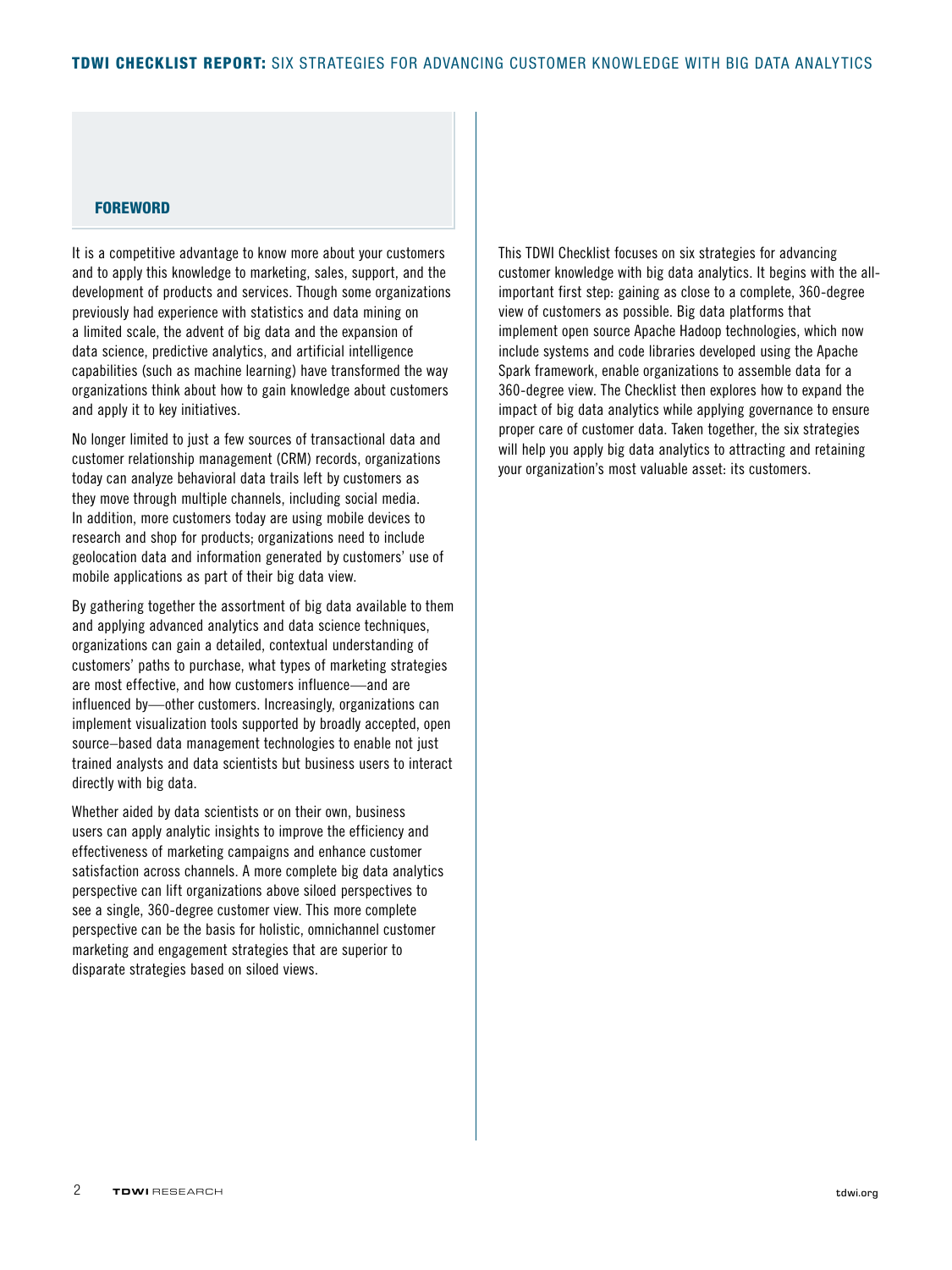#### <span id="page-3-0"></span> $\overline{\mathsf{N}}$ NUMBER ONE

BRING DATA TOGETHER TO GAIN MORE COMPLETE VIEWS OF CUSTOMERS

When decision makers can only see fragments of customer data at a time, it limits their understanding of both individual customers and larger trends across populations of customers and prospects. Organizations dependent on such fragmentary views often cannot be agile with information because the limited sources support only one or a few types of queries and reports. Data science and advanced analytics deliver more value if organizations can deploy models and algorithms on detailed data brought together from many sources, not just on summaries or samples contained in a single data warehouse or data mart.

Bringing together as much of this data and information as possible will help organizations gain a richer, more detailed picture of customers. As their intelligence grows from the newly combined data, organizations can add insights to customer profiles, increasing their value exponentially. These enhanced profiles can improve real-time customer engagement, sharpen marketing campaigns, and support use of analytics to predict customers' future behavior. For these reasons, it is important for modern organizations to seek a comprehensive, 360-degree view of customers and prospects.

The best way to achieve this is to bring customer data together into a single, central data repository or enterprise data hub that gathers together diverse data generated by customers in different channels and at different touchpoints. This is not trivial to do in a data warehouse because customer data is often held in disconnected data silos or applications that have different data types and models. Customer transaction records are in one or several databases linked to OLTP systems or business applications, while CRM and sales force management systems hold other bits of vital data. Then there are the even less structured customer service records, call center interaction records, customer satisfaction survey data, and information generated by online behavior and engagement. External social media data could also be valuable for analysis.

Although collecting all this information in a classic data warehouse using a single structured data model might seem ideal, in implementation data warehouses are difficult and slow to create. They are usually not comprehensive enough and have limitations in terms of the types of analytics that they can support. Some organizations try to use data virtualization or federation middleware to expand the data reach by creating virtual views across sources. This option could work for accessing some additional data sources, but virtualization

1 For a more detailed definition of an enterprise data hub, see http://searchcio.techtarget.com/ definition/enterprise-data-hub

can require complex up-front modeling and setup and does not enable organizations to access the full mix of customer information at the file level.

With the maturity of the Hadoop and Spark ecosystem, in which organizations can now include the Apache Impala massively parallel processing (MPP) database engine, many organizations are choosing to collect big data in an open, less model-dependent enterprise data hub. The hub can hold large volumes of diverse data and use commodity clusters and other ecosystem technologies to be horizontally scalable to meet business demand.

Organizations need a strategy for creating the single customer view. Even if it is not possible to move absolutely all of the data and information into a single source such as an enterprise data hub, the more data they can locate in this source, the sooner they will be able to decrease time to insight through application of big data analytics.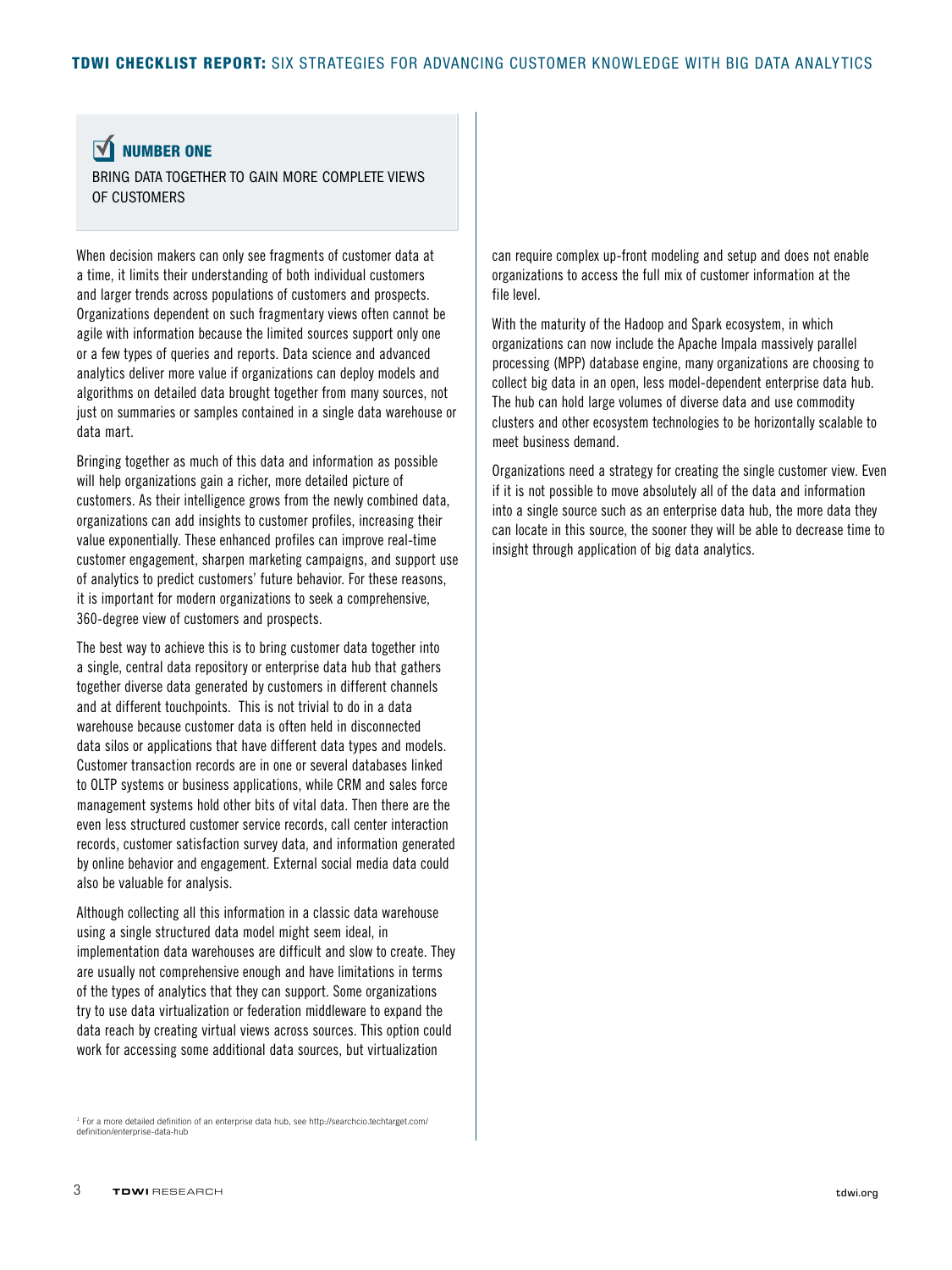#### <span id="page-4-0"></span> $\boldsymbol{\nabla}$ NUMBER TWO

UTILIZE TECHNOLOGIES THAT ENABLE FAST, AGILE USER INTERACTION WITH BIG DATA

Agility is a critical success factor for customer data management. This is because use cases for customer data can range widely, from simple consumption of reports and metrics for operational users in sales and service, to visual data discovery and advanced data science for personalized marketing and development of new products and services. Organizations need to evaluate data management technologies that can support diverse use cases. In addition, as more business users move beyond just consuming data, data management platforms must allow for more data interactivity, faster iterations to test models and examine detailed data, and access to fresher data.

Here, we highlight five technologies that organizations should consider when building a strategy for higher speed and agility with big data customer analytics:

- Columnar databases. A columnar database management system stores data in columns instead of rows, which for many types of analytics can offer faster and more efficient query performance. These databases are most effective when reading a limited number of columns because queries do not have to access entire rows as they would in a traditional row-based database. In the Apache Hadoop and Spark ecosystem, two open source–based columnar systems to evaluate would be Hbase and Kudu.
- In-memory databases. Data platforms today can take advantage of large server memory, enabling users to search and access more data without having to retrieve it from disk. In-memory databases can reduce the amount of data preparation necessary and provide decent performance in instances such as building indexes. As a result, users are encouraged to experiment and be agile rather than worry about the possible performance cost. In-memory database technology can provide users with faster interactive access to data for analytics, including testing of models.
- In-database computing. Moving data from one platform to another, particularly for data preparation and transformation, can slow overall performance. With the volume of data required for analytics, being able to run more processes where the data resides in the hub can improve speed.
- Machine learning for data science and preparation. Machine learning is critical for faster discovery of patterns and relationships in large volumes of data and for building predictive insights. Along with its use for analytics, machine learning can help automate traditionally lengthy data preparation steps

such as profiling, cleansing, and cataloging. Organizations should evaluate solutions that use machine learning to reduce the time required by users and data scientists to prepare data.

**Cloud computing.** The cloud is becoming a mainstream option for many computing and storage requirements. In addition, some data that is important for customer analytics is native to the cloud because it is generated by cloud-based services. Organizations can take advantage of cloud computing to quickly spin up a data system to support analytics for meeting an immediate business need such as a marketing campaign. Rather than extract and load data from the cloud into an on-premises data warehouse or wait for on-premises systems to be available, organizations can set up cloud-based sandboxes to explore data, run predictive algorithms, or perform "what if" simulations and scenarios.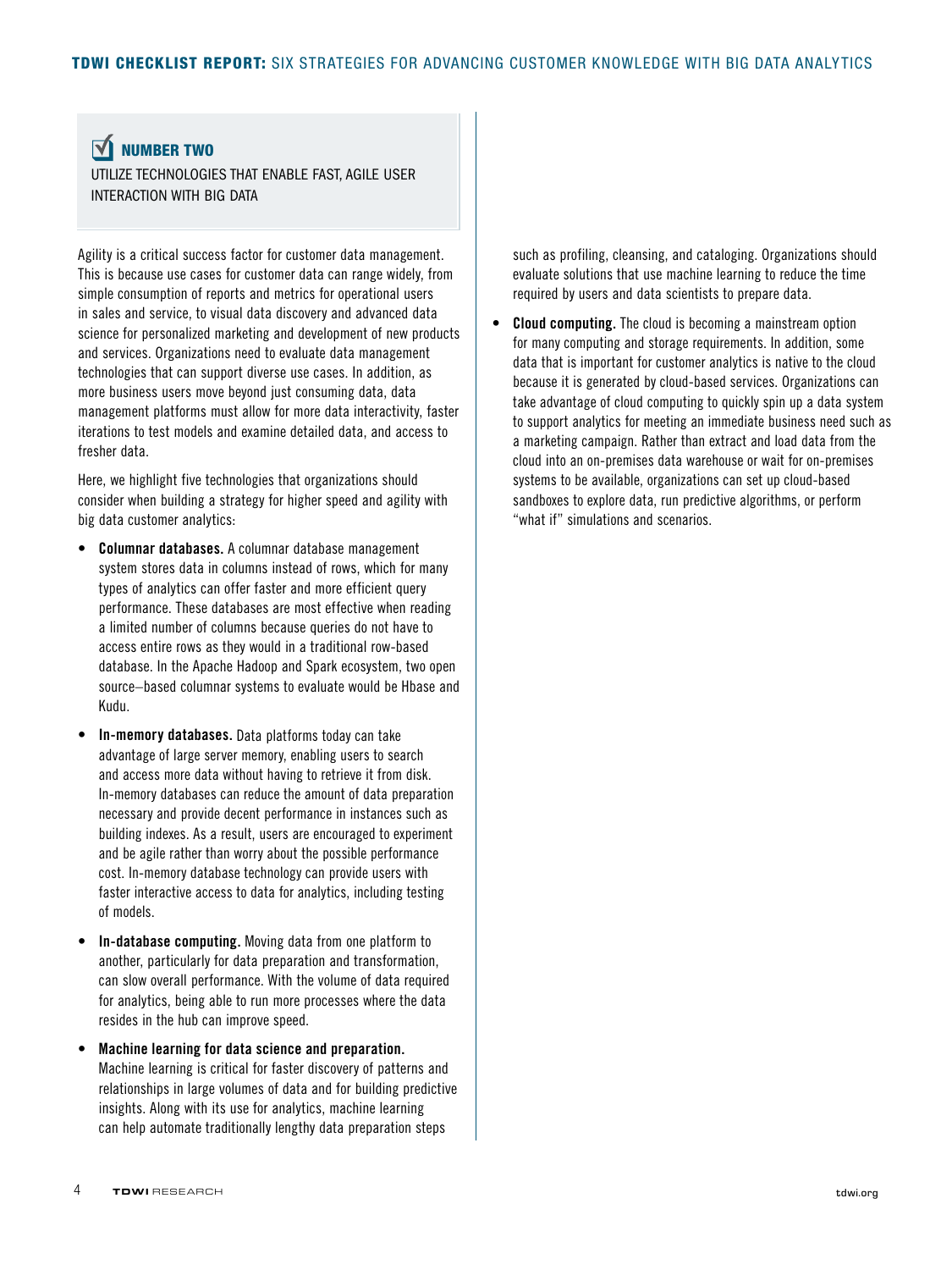#### <span id="page-5-0"></span> $\overline{\mathsf{M}}$ NUMBER THREE

USE BIG DATA ANALYTICS TO LEARN ABOUT THE CUSTOMER **JOURNEY** 

Customers begin a journey from the moment they first interact with your organization as potential prospects. The interactions could occur across one or more channels, including different online channels. The journey might begin with a click on a search engine result, a visit to a website, entrance into a physical store, or through contact with a call center agent. Knowing what behavior prompted this initial interaction could not be more valuable, especially when known not just about a single customer but also about larger segments of similar customers. This knowledge can help organizations build better, more comprehensive customer records.

From the initial point of contact, data generated during a customer's journey is a rich source of knowledge that can improve marketing, service, product development, and overall strategy. The drive to understand the customer journey (also called a customer life cycle) can provide context for collecting the diverse data that goes into creating a 360-degree view of the customer. However, data generated by interactions across multiple channels is typically stored in disparate and disconnected data silos. If this data is gathered into a central data hub, organizations can begin to fill in gaps in their knowledge about the customer journey.

As they gather data, organizations can analyze it for trends, patterns, and correlations that help them understand attributes of buying behavior and what influence marketing has on customers' paths toward a purchase decision. Organizations can then run predictive models to derive insights that can help marketing and service functions to achieve better outcomes and higher customer satisfaction. These insights are highly time-sensitive, though. By collecting the data into a central hub, organizations can cut down on the often time-consuming steps required to query data and run analytic models across multiple, disparate silos (assuming that you have access to the data in those siloed systems in the first place).

Through understanding the customer journey, organizations can address more intelligently the problem of churn—that is, the moment when customers end their journey, often to go to a competitor. By analyzing the rate of churn and predicting when it might occur, organizations can determine how and when to act to dissuade customers from leaving. They can also use analytics to identify their most important and profitable customers so that they can focus on them and anticipate behavior that is indicative of churn. Organizations can then be proactive in taking actions to keep customers engaged.

Organizations should focus on collecting data generated at all points during a customer's journey into a hub that can serve as the source for a variety of analytics for understanding and predicting retention, attrition, and the rate of churn. Ultimately, the analytics will enable organizations to understand the entire journey and optimize marketing and service actions to fit each stage of the life cycle.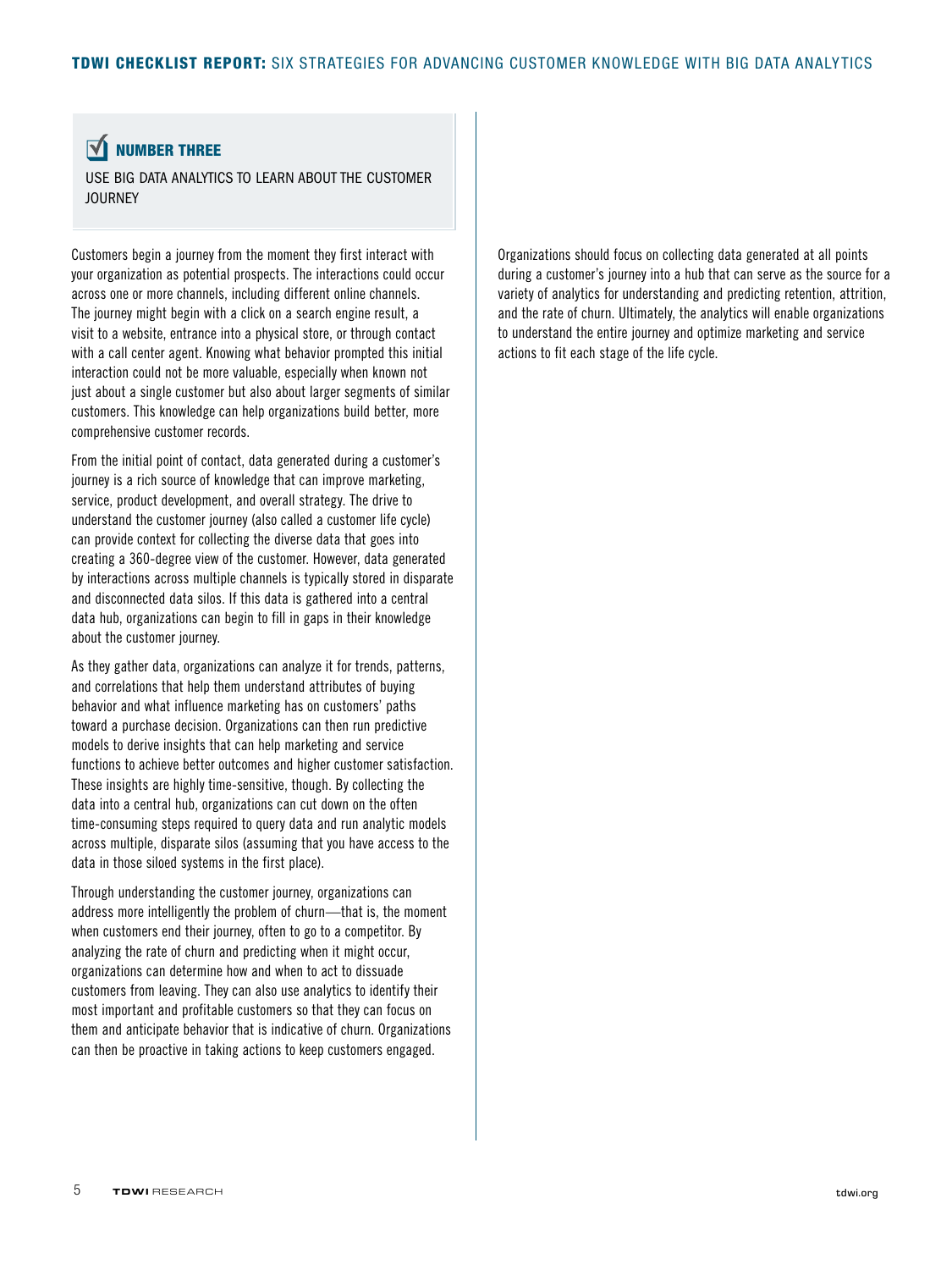#### <span id="page-6-0"></span> $\overline{\mathbf{N}}$ NUMBER FOUR

APPLY CUSTOMER KNOWLEDGE TO PERSONALIZE MARKETING AND INTERACTION

Big data analytics is revolutionizing how organizations personalize marketing offers and shape customers' experiences. The volume of behavioral data generated by customer activity across channels can give marketers a tremendous resource for gaining a detailed view of customers' historical and real-time behavior, which organizations can analyze to generate predictive insights into how customers will respond to future offers.

The possibility of smarter personalization is a major reason for collecting data into an enterprise data hub. With a 360-degree view of customer behavior, organizations can apply analytics to reveal unexpected data relationships and associations. This knowledge can give organizations not only more accurate views of their customers, but also insights that competitors do not have to fuel differentiating personalization strategies.

Online retailers rely on personalization to drive recommendation engines, which can automatically deliver offers based on data associations identified through analysis of customer data, such as purchase history and clickstreams generated during website visits. Marketing functions can use big data analytics to expand their contextual understanding of the impact of personalized offers and to optimize when to make the offers to achieve the best outcomes.

Data-generating events to analyze include responses to email offers, website behavior, the customers' location (particularly if the customer is using a mobile device), and social media activity. Using big data analytics with machine learning, organizations can develop deeper and more detailed knowledge of customers to enable them to deliver targeted offers appropriate for different stages of the customer journey and for each different type of channel.

Here are four recommendations for using big data effectively to improve personalization:

- Ensure that big data analytics is tightly integrated with e-commerce and marketing campaign engines. Too often, latency exists between analytics and action. Personalization of offers is most effective if the offers are provided to customers in near or true real time.
- Build contextual understanding for comprehensive insights into customer behavior. Though not every correlation or other association found in the data is relevant, organizations can benefit from using analytics on varied, usually unstructured, big data to build contextual understanding around the structured transactional data captured by OLTP systems.
- Test analytics carefully before using results to drive personalization campaigns. No organization wants to irritate customers with irrelevant offers or scare them by "knowing too much"—that is, exhibiting a lack of respect for privacy. Test personalization on smaller groups to ensure that programs are appropriate. Apply data science to understand the reverse causal effects of targeting.
- Evaluate whether your data platform can handle the performance requirements. Personalization operationalizes analytics. If marketing and recommendation engines have to wait for data platforms to produce results, systems will be too inefficient and organizations will miss opportunities. Ensure that your data platform can handle performance and availability requirements.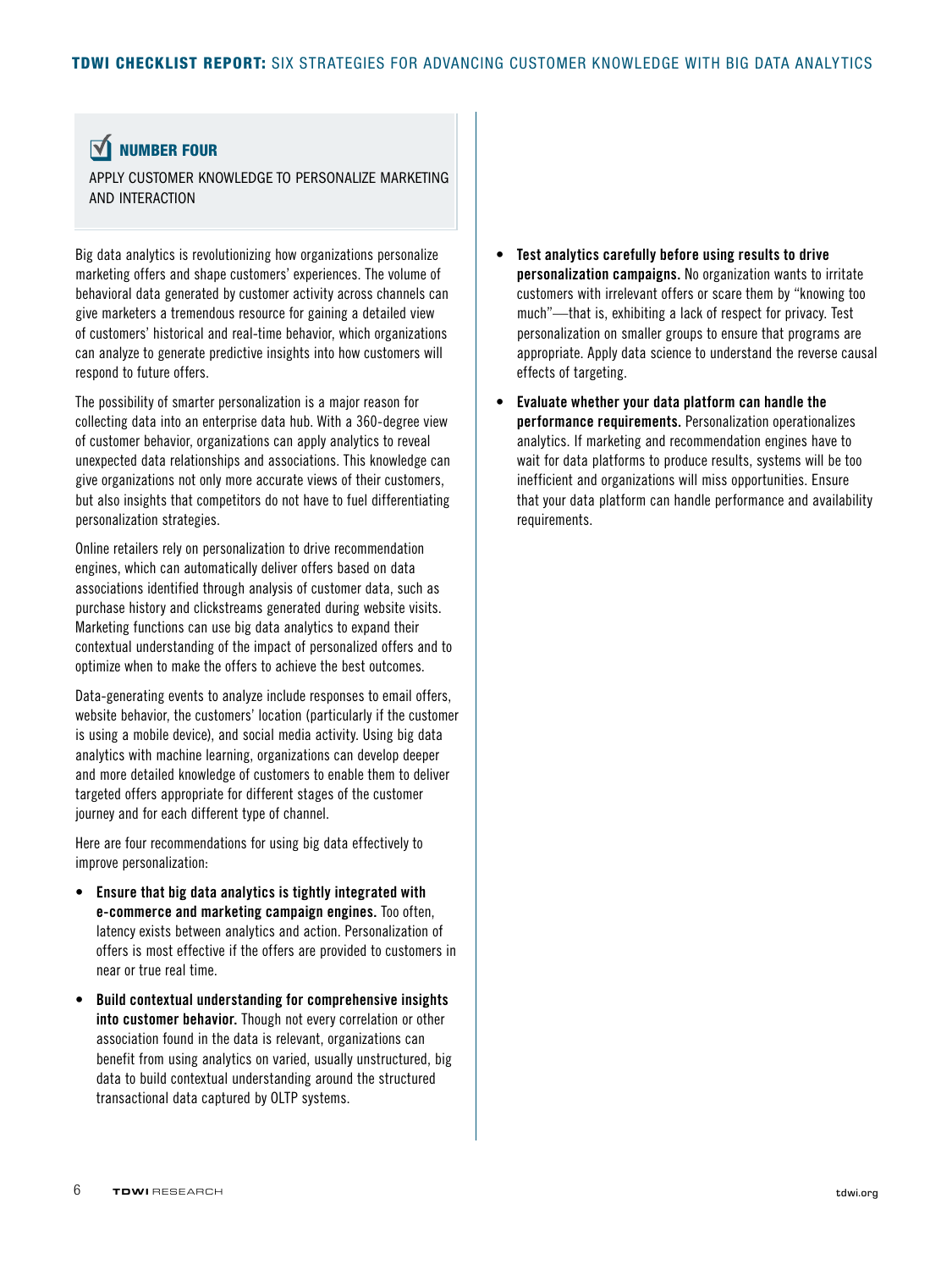#### <span id="page-7-0"></span> $\overline{\mathsf{M}}$ NUMBER FIVE

IMPROVE CUSTOMER EXPERIENCES ACROSS CHANNELS USING BIG DATA ANALYTICS

For most organizations, it is far more cost-effective to keep current customers loyal than to replace them with new customers. A critical factor in increasing customer loyalty and growing market share is providing the best customer experience. Organizations can apply big data analytics to learn what customers want and be proactive in tuning customer experiences to ensure loyalty.

In particular, big data analytics can help organizations interpret customer behavior faster so they can prepare human agents or automated systems to respond in ways that increase satisfaction. Through dashboards and other types of visualizations, analytics can be made actionable so that sales, service, and support personnel are informed as they engage with customers.

To improve online customer experiences, big data analytics can help organizations identify and apply personalization insights not only to automate recommendation systems but also to improve the content delivery and visual design of websites to optimize and personalize customer experiences.

When organizations make it a priority to use analytics to improve customer experiences, it puts pressure on the personnel responsible for big data analytics to deliver insights that are timely, relevant, and appropriate for the context. They need technologies that will help them collect, prepare, and analyze data in time to make a difference. This is a major reason why many firms are investing in data science and the development of machine learning algorithms that can identify patterns in both historical and real-time data rapidly to produce insights that can be applied at the point of decision. Organizations can use predictive analytics to anticipate what customers will do if their experience is tailored with certain types of content, offers, or different styles of communication.

One of the biggest challenges in understanding and affecting customer experience is the multichannel nature of customer interactions. Commerce occurs mostly in discrete events online, in physical stores, on mobile devices, and through contact center interactions. Each of these touchpoints has its own applications, styles of engagement, and metrics for measuring quality. It can be difficult to gain a big-picture view of a single customer's experience, much less a population or segment of customers.

Using the concept of the customer journey (or life cycle) can be helpful in creating a context for improving customer experiences. Organizations can then apply path analysis to identify and interpret the series of experiences that might precede a decision to buy or not buy a product or service. Organizations can analyze where a lack of quality in the experience may have caused a customer to churn. Path analysis can use data collected in an enterprise data hub to look for patterns and correlations in data generated from multiple channels. Analytics can be used to examine detailed data about customer segments or affinities. Marketing decision makers can use analytics to develop an omnichannel marketing and engagement strategy that sets out how the organization will coordinate actions across all channels, not just each one separately.

Organizations should ensure leadership support for identifying which data sources are most valuable and how to use analytics to improve customer experiences. This leadership is essential for gaining buy-in from managers in sales, service, and support functions. Through such leadership, analytics professionals can collaborate with business managers to address interpersonal and political challenges that sometimes arise when attempting to apply analytics insights to change sales, service, and support personnel behavior. Communication is also key to gaining feedback about what worked and what did not in applying the analytics in real-world sales, service, and support.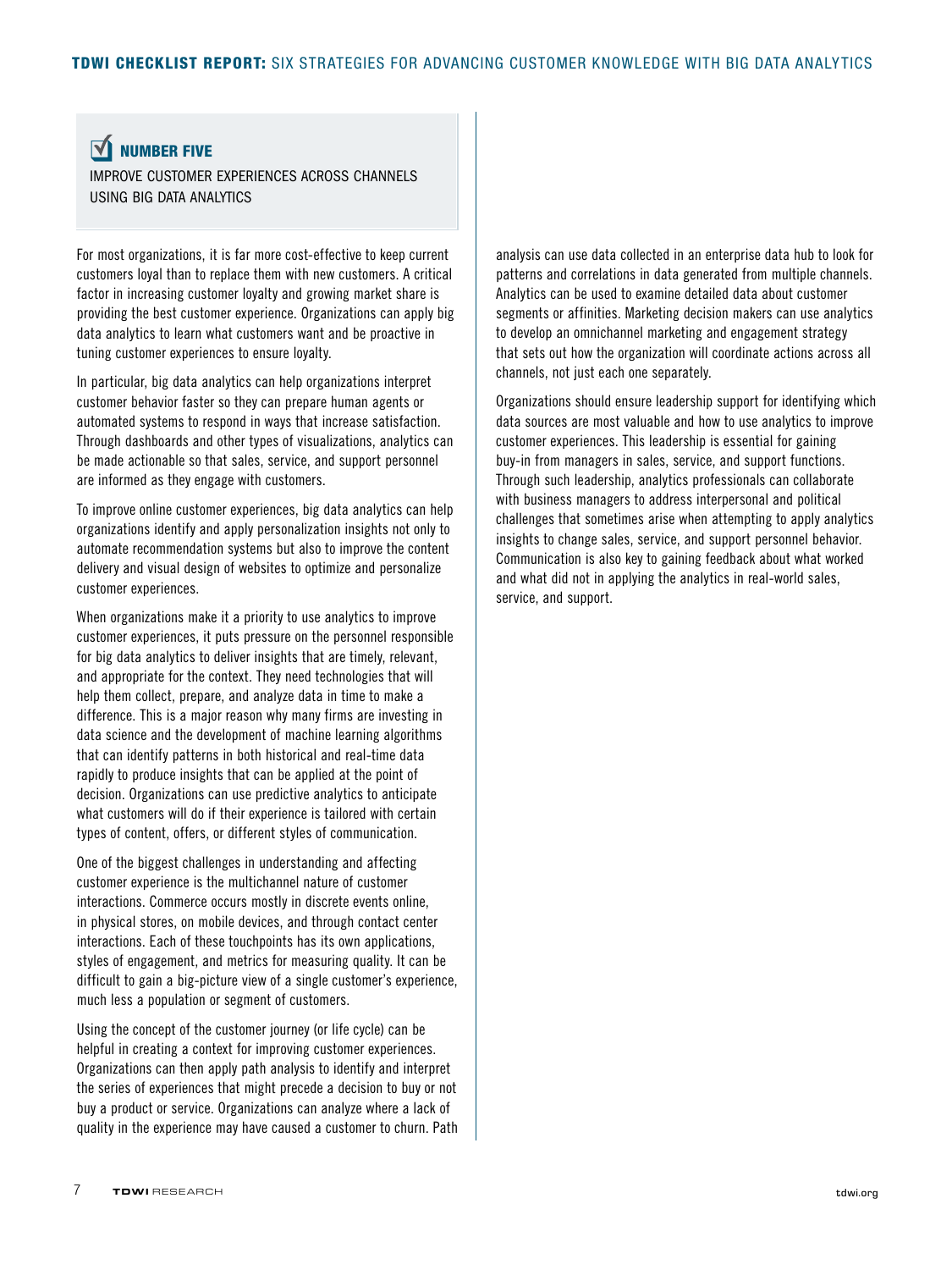# <span id="page-8-0"></span>**NUMBER SIX**

GOVERN CUSTOMER DATA TO ENSURE SECURITY AND RESPECT FOR PRIVACY

Governance should be part of any modern data and information management strategy, but it is especially important for organizations that are analyzing customer or patient data. Data governance is about creating plans, policies, rules, and accountability for overseeing data—both data at rest and as it moves through and beyond the organization. Thus, governance must cover how the organization protects customer data, including personally identifiable information (PII) that falls under industry and government regulations.

Personnel responsible for data governance should understand how to follow directives such as the European Union's emerging General Data Protection Regulation (GDPR) or for U.S. healthcare organizations analyzing patient data, the Health Insurance Portability and Accountability Act (HIPAA).

Organizations want to avoid financial penalties, as well as damage to their reputations, that can result from poor data protection and inadequate privacy practices. Customers can lose trust if their privacy is violated, either through data breaches or poorly thoughtout use of their data for marketing. Thus, it is important to ensure effective governance at every phase in the customer journey from the ingestion of data to its application.

Because customer data originates from multiple sources, governance of big data analytics can be complicated. Organizations need to find the right balance between allowing data science and exploration essential to innovative analytics and necessary adherence to privacy policies, regulations, and customer expectations. Here are four recommendations:

Consider customers' concerns about privacy in marketing strategies. Organizations must ensure that customers will not react negatively to perceived breaches of their privacy in marketing campaigns. Governance should document best practices for marketing, sales, service, and social media functions to follow before applying big data analytics so that organizations can change potentially unethical or discomforting strategies before launching a marketing campaign.

- Facilitate business/IT collaboration on governance. Although in most organizations IT is primarily responsible for governance, it is more effective if business executives are part of designated committees and champion its importance. Such committees can provide joint business/IT leadership on related matters of data stewardship, training, and project prioritization.
- Adjust policies and practices to fit development of big data hubs. As organizations increase their use of data hubs to collect customer data from diverse sources, they need to adjust governance practices that may have been set up to work with traditional data warehouses that only manage strictly sourced and structured data. Organizations should examine security and governance practices with data hubs to ensure that they are using available technologies effectively to standardize and automate data management. Organizations should also ensure that personnel follow rules for data masking and anonymization to protect customers' or patients' identities.
- Support governance with master and metadata management. Data governance is strengthened by good knowledge of and documentation about the organization's data and how it is being used. Master data and metadata management, which are helpful in establishing higher-level definitions of customers and organizing data related to them, can also help organizations govern big data.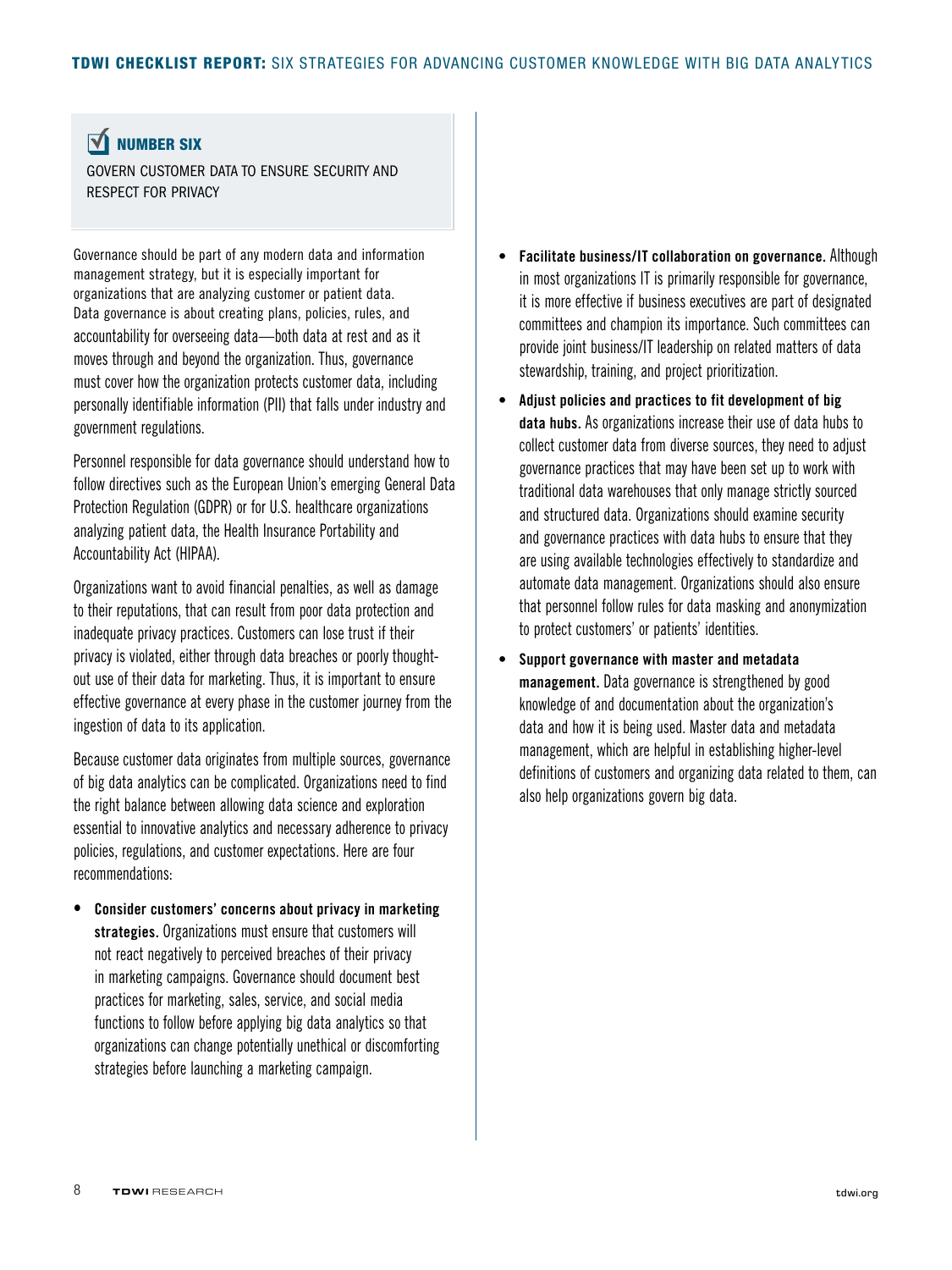With the right technologies and practices, big data analytics can help organizations make rapid strides in gathering comprehensive knowledge about customers and using predictive insights to improve satisfaction, loyalty, and ultimately, profitability. Big data analytics can give organizations unique competitive differentiation, particularly in how they personalize marketing campaigns and provide cross-sell and upsell recommendations. Your competitors will not know your customers as well as you do. The six strategies described here are important to gaining a 360-degree view of customers and extending the benefits of well-governed big data analytics to the application of customer knowledge for a diverse range of marketing and engagement initiatives.

#### <span id="page-9-0"></span>A FINAL WORD ABOUT OUR SPONSOR

# cloudera

#### [www.cloudera.com](htp://www.cloudera.com)

Cloudera delivers the modern platform for machine learning and advanced analytics built on the latest open source technologies. The world's leading organizations trust Cloudera to help solve their most challenging business problems by efficiently capturing, storing, processing, and analyzing vast amounts of data. Learn more at cloudera.com.